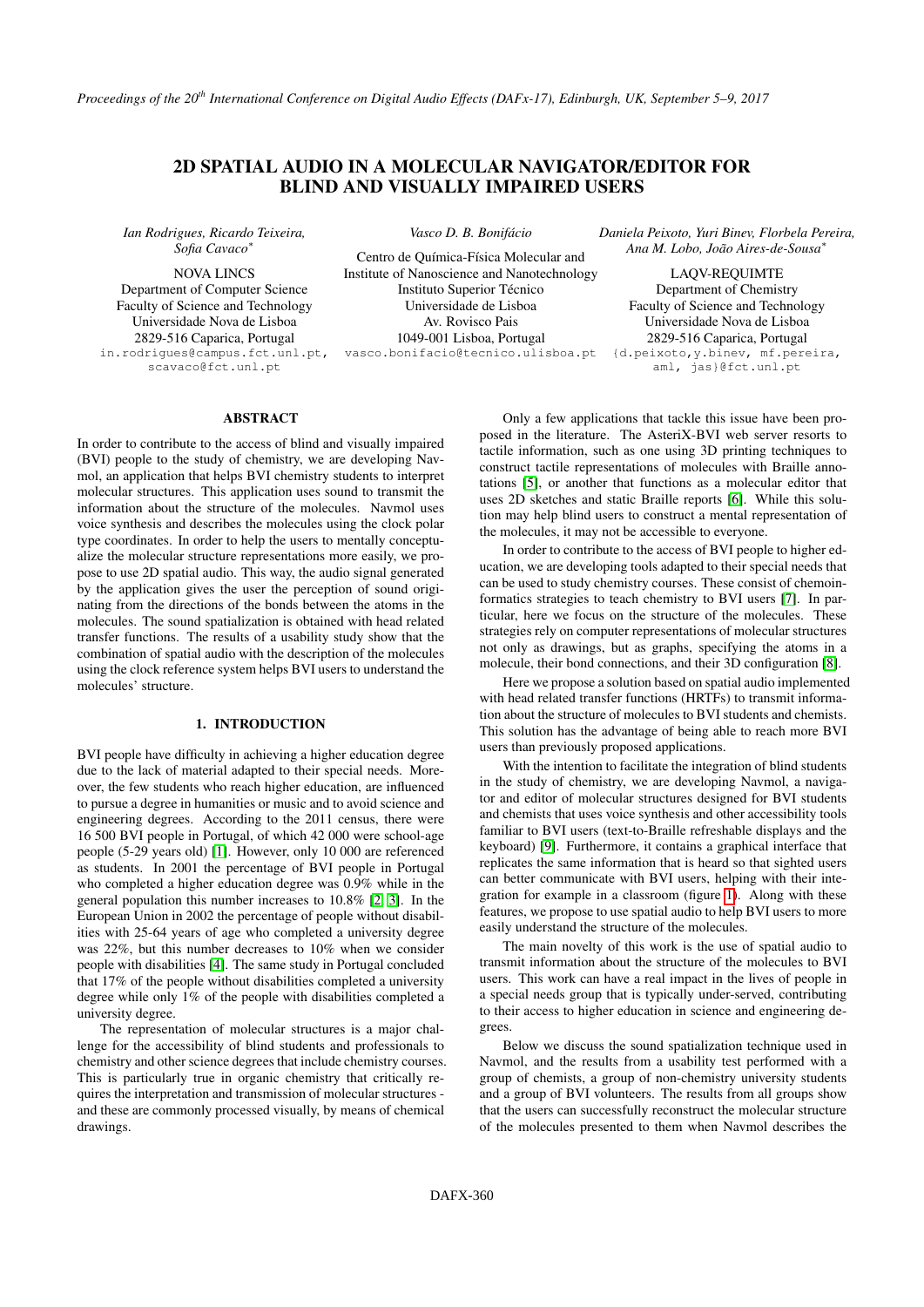*Proceedings of the 20th International Conference on Digital Audio Effects (DAFx-17), Edinburgh, UK, September 5–9, 2017*





Figure 1: Two BVI students using Navmol.

structure of the molecules with spatial audio. Moreover, the comments from BVI users also indicate that the sound spatialization improves Navmol, that is, with spatial audio it is easier and faster to grasp the structure of the molecules.

## 2. NAVMOL

Navmol<sup>[1](#page-1-1)</sup> is a software application that provides BVI people with the possibility of navigating, interpreting and editing the representation of molecular structures in a plane (figure [2\)](#page-1-2). For the communication of molecular structures to BVI users, Navmol uses the clock reference system, which is a polar coordinate system based on the representation of an analogue clock making an analogy between the hours of the clock and their corresponding directions. The clock reference system is widely used by BVI people in many situations, including during meals as a way to know where the food is located in the plate [\[10\]](#page-6-1).

After selecting a certain atom in a molecule, the user gets information about the clock directions of all the neighbor atoms (that are bonded to the selected atom, except hydrogens which are omitted). For instance, the sentence "atom C 2 at 9 o'clock through a double bond" means that, in the loaded molecular representation (figure [2\)](#page-1-2), there is a C 2 carbon atom to the left of the carbon atom C 1 that the user is currently selecting. Navmol uses a speech synthesizer to transmit this information.

In order to give the users more cues that help them to mentally conceptualize representations of the molecular structures, Navmol modifies the speech synthesizer signal with HRTFs so that the speech is spatialized. Provided the user wears headphones, the speech can be heard as if coming from different analogue clock directions.

Spatial audio has been used before in computer games to give a sense of immersion to the users. Other applications that use sound spatialization with HRTFs have been successfully used by BVI users. *Demor* [\[11\]](#page-6-2) and *AudioSpaceStation* [\[12\]](#page-6-3) are two such examples. These are games that are solely based on spatial audio sound to give BVI users the feeling of immersion in a virtual 3D

<span id="page-1-2"></span><span id="page-1-0"></span>

Figure 2: Navmol's graphic representation of *trans*-1,2 dicloroethene. The circle marks the selected carbon atom C 1.

world. The novelty of this work is to use spatial audio in an application whose purpose is to contribute to the integration of BVI users in chemistry courses.

Navmol is implemented in Java and uses the Chemistry Development Kit (CDK) library and the FreeTTS text-to-voice synthesizer. For the spatial audio it uses the JOAL library [\[13\]](#page-6-4).

#### 3. SPATIALIZED SOUND

When a sound is emitted, it suffers many modifications before it reaches our ears. Some of these modifications are caused by our own body, namely by the head, torso and pinnae. In particular, when sound travels through the pinnae it is reflected in different ways depending on the orientation of the head relative to the sound source. In other words, a series of reflected waves are generated due to the shape of the pinnae. The phase differences between the direct and reflected waves depend on the sound source's location [\[14\]](#page-6-5). As a result, the intensity of the sound's frequency components change, that is, the pinnae have a directional filtering effect. These spectral differences as well as the delays of the reflected waves are some of the cues used by the brain to perform sound localization.

Synthesized spatial audio can be generated by changing the right and left channel signal to simulate the pinnae filtering effect. This can be performed with HRTFs, which are frequency fil-

<span id="page-1-1"></span><sup>1</sup>Navmol is available at

[https://sourceforge.net/projects/navmol/files/](https://sourceforge.net/projects/navmol/files/Navmol-SoundSpacialization-beta.zip/download) [Navmol-SoundSpacialization-beta.zip/download](https://sourceforge.net/projects/navmol/files/Navmol-SoundSpacialization-beta.zip/download).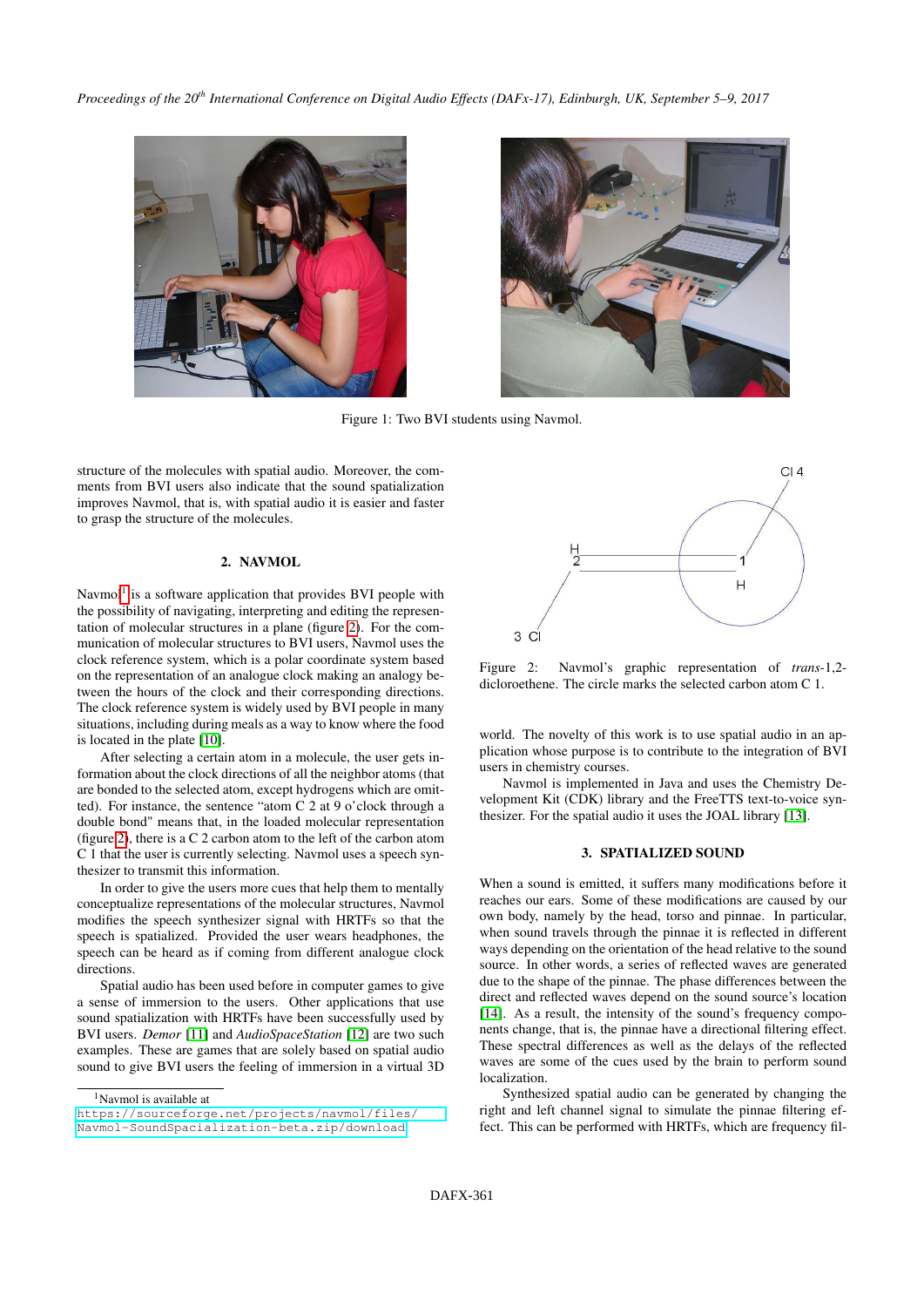<span id="page-2-0"></span>

Figure 3: Representation of the head (facing  $0^{\circ}$  in the azimuth) and the direction of sound according to an analog clock. From above (top) and from a side perspective (bottom).

ters that change the signals according to the effects that the head, torso and pinnae have on the sounds. These filters depend on the source's azimuth, elevation and distance relative to the listener [\[15\]](#page-6-6).

Navmol modifies the voice synthesizer signal with HRTFs. Instead of generating a mono audio signal with the description of the atom's neighbors, Navmol generates two signals (for the left and right channel) that when heard through headphones give the perception of spatial audio. Here we are using 2D sound, with the sound's direction varying in the plane perpendicular to the head, cutting across the nose and ears, and with  $\overrightarrow{0}^{\circ}$  ahead of the listener as shown in figure [3.](#page-2-0)

As an example, let us consider the molecule in figure [2,](#page-1-2) which has a planar structure, with the center of all its atoms occupying positions in the same plane. When the users are positioned at atom C 1, Navmol indicates that the atom has two neighbors: "atom Cl 4 at 1 o'clock through a single bond" and "atom C 2 at 9 o'clock through a double bond" (carbon atoms are represented only by the number). If the users wear headphones, they will be immersed in a virtual scene in which they are centered at the atom with the circle (C 1 atom) and will hear those sentences as if coming from  $30^\circ$ and 270◦ in the horizontal plane, respectively.

# 4. HEAD RELATED TRANSFER FUNCTIONS SETS

HRTFs can be obtained by recording sounds with microphones inside the ears of dummy heads with pinnae. Different pinnae cause slightly different effects on the sounds as their filtering effect depends on their actual shape. Thus, HRTFs depend on the pinnae used to do the recordings.

As a result, when sound is modified with a given set of HRTFs, not everyone perceives the spatialization in exactly the same manner. Therefore, the set of HRTFs that should be used depends on the listener. It should be the one that approximates better the filtering of the listener's pinnae.

When users start using Navmol, they need to choose the set of HRTFs that works best for them. To make this task easy, Navmol has an accompanying application, the *HRTFs-test-app*, that helps users choose the set of HRTFs. When the users run this application, they will hear the sentence "atom at X o'clock" several times and coming from random directions. The users must introduce the direction from where they think the sound is coming using the clock reference system and then the application calculates the error. The users can run the application with all available sets of HRTFs and choose the one for which they obtained the lowest error.

Many sets of HRTFs exist. We used 53 sets: one set from KE-MAR [\[16\]](#page-6-7), one from CIAIR [\[17\]](#page-6-8) and 51 from IRCAM [\[18\]](#page-6-9). The sets were compiled from the initial HRTFs wave files to the *mhr* format, so as to be in accordance with the OpenAl-Soft implementation of the HRTFs done by JOAL, while also drastically reducing the size of the HRTF measurements.

While Navmol's installation package includes all the 53 sets of HRTFs, it is not convenient for the users to test all the sets. In order to reduce the number of suggested sets to the user, we tried all 53 sets with five volunteers and chose the five sets that worked better for them all, that is, the five best sets for all volunteers. Then we ran a small test with 10 volunteers and these five sets to determine if it was necessary to include more than one HRTFs set in *HRTFstest-app* sets' suggestion. This procedure is described in section The HRTFs sets test.

Following the results of this procedure, Navmol's package suggests the following sets of HRTFs: KEMAR, CIAIR, IRC05, IRC25 and IRC44. The users can run the HRTFs-test-app with these five sets and choose the one that works better for them. Afterwards, they can install Navmol with that set of HRTFs and start using it with spatial audio. (If the users do not feel satisfied with these sets, they can run the application with any other set.)

# 4.1. The HRTFs sets test

The goal of this informal test was to reduce the number of HRTFs sets suggested to the users, so as to make the task of choosing a set of HRTFs easy and not tiring. All the tests described here were made using the same Asus laptop running a 64-bit version of Windows 8 and a Sennheiser HD 202 headset.

We tried the 53 sets of HRTFs in random order with five volunteers. Each volunteer heard the sentence "atom at  $t$  o'clock", with  $t$  varying from 1 to 12. The sentence was spatialized so as to be heard from the corresponding direction. For instance, if the sentence was "atom at 3 o'clock", the sound's direction was 90° (figure [3\)](#page-2-0).

The volunteers heard this sentence in a clockwise direction twice. The sound would start at  $0^{\circ}$  in front of the user (12 o'clock)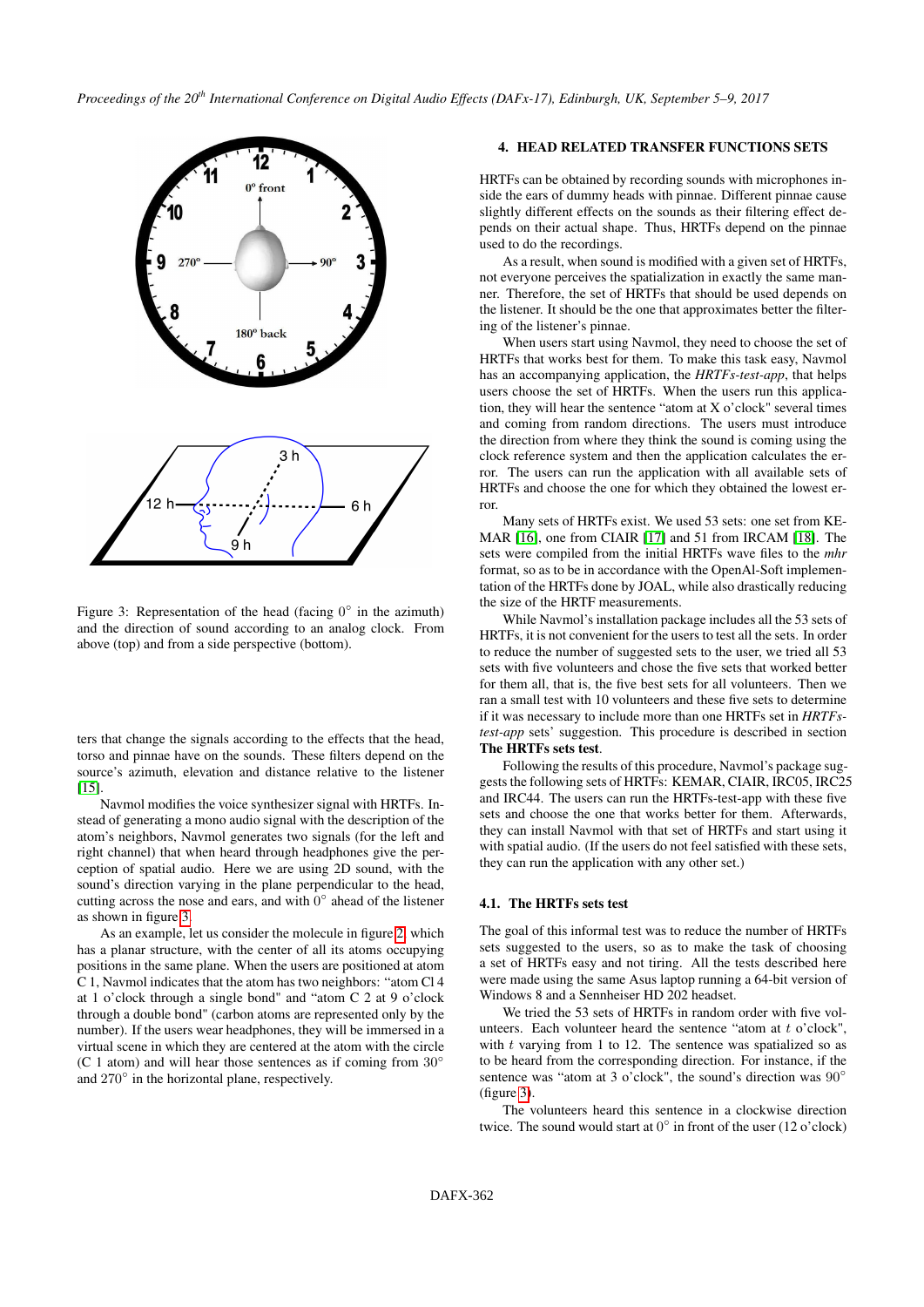

<span id="page-3-0"></span>Figure 4: Number of correct answers for each HRTFs set.

and would then proceed for each of the distinct directions, 1 o'clock, 2 o'clock, etc. all the way to 12 o'clock again. The volunteers would then classify the sound spatialization from 1 to 4, with 1 being "I could not determine at all the sound's directions" and 4 being "I could hear all the directions perfectly".

Afterwards, the volunteers heard the sentence again but coming from 10 random directions and we asked them to identify the direction of the sound (in terms of hours in an analog clock). The correct answers were counted for each of the 53 sets of HRTFs.

As expected, even though all HRTFs sets had positive scores, different volunteers gave different scores to each HRTFs set. The five best distinct HRTFs for all volunteers were chosen. These were the CIAIR, KEMAR, IRC05, IRC25 and IRC44.

Only five volunteers participated in this procedure because the tasks described took many hours for each person. Afterwards we performed another test with 10 volunteers but using only the five HRTF sets mentioned above. Again, the order of the HRTFs sets was random.

For this second test, we used the sentence "atom at X o'clock" (without replacing X by 1, 2, ..., 12). This test started with a training phase during which the volunteers heard that sentence in clockwise order (for two complete turns) and the direction of the sound varying accordingly.

The main task of the test was performed after the training period. The volunteers heard the sentence 10 times (from random directions) and were asked to identify the direction of the sound. Since humans have a localization accuracy that can diverge up to a few degrees from the correct direction, we considered correct all answers that were displaced by less than 30◦ to either side of the correct direction (for instance, if the correct direction was 3 o'clock, we considered 2, 3 and 4 o'clock correct and all other answers incorrect) [\[19\]](#page-6-10).

Figure [4](#page-3-0) shows the number of correct answers for each of the five HRTFs set. As it can be observed, while there is at least one set of HRTFs for each subject with more than eight correct answers, as expected the set with the highest number of correct answers varies from subject to subject.

Following these results, Navmol's installation package includes many sets of HRTFs so that the users can use the set they feel the most comfortable with, without having the need of searching and compiling the measurements by themselves.

#### 5. RESULTS

In order to assess if users can understand the molecules' structure when Navmol uses sound spatialization, we ran a usability test in which the volunteers had to interpret two molecules using Navmol. Due to the difficulty in having a high number of BVI volunteers to test Navmol, before running the test with BVI people, we ran it with sighted volunteers. This way we could guarantee that the expected outcome was obtained and there were no corrections or modifications to the software that had to be made before running the test with the BVI volunteers.

Before the actual test started, the participants tried the five HRTFs sets to determine which worked better for them. They heard the sentence "atom at X o'clock" from 10 random directions (where X was not replaced by the time) and were asked to estimate the sound's direction. The HRTFs set with a minimal number of wrong answers (using the same tolerance as above) was chosen and the rest of the test was performed with that set.

After the HRTFs set was chosen, there was a training phase. During training the participants heard the same sentence again but where X o'clock was substituted by the matching direction (1 to 12 o'clock). They heard the sentence for all 12 directions in clockwise order and for two full circles. Then they heard the same sentence again from 10 random directions but without information on the actual direction (*i.e.*, X was not replaced by the corresponding time in hours). They were asked to estimate the sound's direction and received feedback on their answers, that is, the training application spoke back the correct direction of the spatialized sound.

After the training period, the main task of the test started. This consisted of exploring two molecules with Navmol (figure [5\)](#page-3-1) and reproducing their structure, which for sighted users consisted of drawing them in paper. Before starting the task, the participants were shown a molecule in Navmol's window and a demonstration on how to explore it. They tried Navmol by themselves so that they could familiarize with the controls, interface and the synthesized

<span id="page-3-1"></span>

Figure 5: Molecules used in the first test.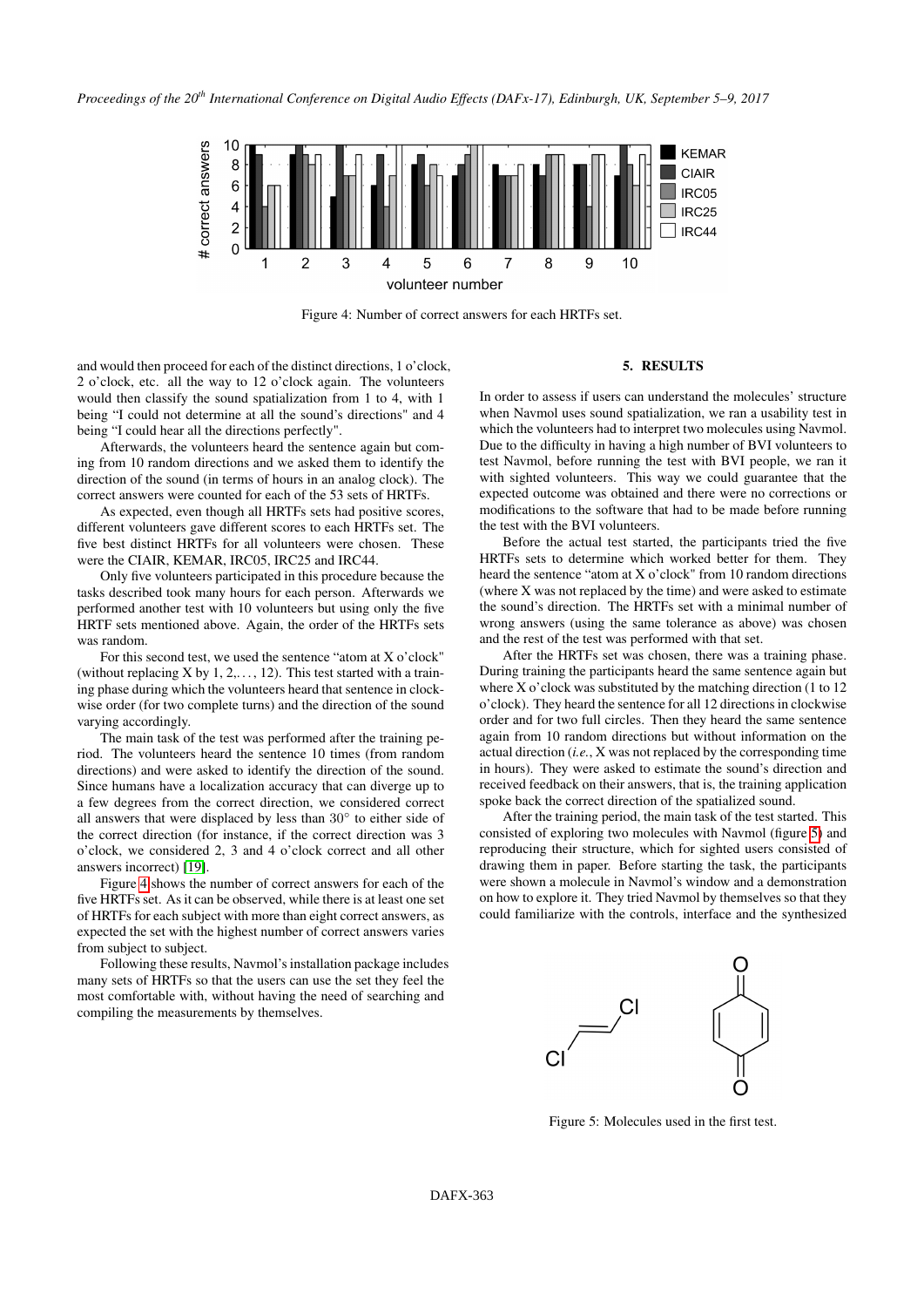*Proceedings of the 20th International Conference on Digital Audio Effects (DAFx-17), Edinburgh, UK, September 5–9, 2017*



<span id="page-4-0"></span>Figure 6: Answers from the usability test. (a)-(c) Answers from three sighted participants. (d) Answer from a blind participant.

voice. After they felt confident on how to use Navmol, the task started. For this, the participants had no access to the screen. They could only use the keyboard to explore the molecule and hear its information.

The point of this task was to see if the participants could understand and reproduce the complete molecules structure from just the spatialized sound cues. All the sentences with the molecule name or constitution were omitted and only the atom bonds were left intact but with the omission of the direction of the bond. For instance, if the sentence for Navmol's normal version was "atom O 2 at 6 o'clock through a double bond" the sentence in the task would only say "atom O 2 at X o'clock through a double bond". This task had two distinct molecules that were given to the participants in a random order.

#### 5.1. Results from sighted volunteers

We ran the test with 10 chemist volunteers and 15 non-chemist volunteers. The chemist volunteers had ages between 22 and 56 (8 women and 2 men, 6 PhD, 3 MSc and 1 BSc). Two of them reported having some hearing problems. The non-chemist volunteers were university students with ages between 18 and 27 and all with normal hearing. There were 10 men and 5 women. They all wore headphones to perform the test and used an external keyboard (so that they did not face the laptop screen when Navmol was running).

It was observed that using only the sound spatialization cues, the participants were able to navigate and understand the molecules of this study. All participants were able to draw the two molecules with only minor errors: on average there were 0.5 errors out of 12 possibilities (12 atoms), being that the chemist participants had an average of 0.9 errors and the other group had an average of 0.3 errors out of the possible 12. The typical errors were a missing bond in a molecule or the representation of a bond not being in the exact correct direction. Figure [6.](#page-4-0)a-c shows three examples of typical answers from this test (all representing the same molecule). The leftmost and center answers are completely correct. The rightmost answer is also correct but it has only some small orientation errors: the top oxygen atom should have been drawn right on top of the C 2 atom, like in the other two answers, and the C 4 atom has also a small orientation error.

After having drawn the complete molecules or most of the atoms and bonds, most of the chemist volunteers recognized the molecules in question, being that some of them reported that they used this knowledge to finalize drawing them. While this knowledge could have helped them to perform the task, the answers from the non-chemist volunteers show that people who do not have this type of knowledge can also draw the molecules. Whilst the nonchemist volunteers did not recognize the specific molecules of the test (as expected since they did not have the same chemistry background as the first group), they could grasp their structures correctly. This shows that Navmol's sound spatialization can successfully transmit the molecular structure information to users.

As reported above, the chemist volunteers had a slight higher error average than non-chemists. Some of the people from the chemist group recognized the molecules and used this knowledge to help them perform the task. It appears that this can have led them to make more "mistakes" than the people in the other group because reproducing a molecular structure from a chemist's point of view is not necessarily reproducing a drawing. Such a molecular structure is chemically defined by the elements of the atoms, their connectivity and the bond orders, independently of the orientation of the molecule.

#### 5.2. Results from BVI volunteers

In spite of our efforts, we only managed to have four BVI volunteers for this test: two blind male participants and two low vision female participants. The blind participants were 54 and 67 years old. The youngest was blind since he was 2.5 years old, and the oldest was blind from birth. The low vision participants were 22 and 46 years old. The youngest was a university student, who was visually impaired since she was 7 years old, and the oldest had low vision from birth. The three older participants had a bachelor's degree.

The same protocol as described above was used but, due to the vision impairments of the volunteers, some adjustments were made. The instructions were printed both in Braille (for blind volunteers) and with size 16 font (for low vision volunteers). We also read the instructions to them if they preferred it this way.

While the low vision participants were able to draw the molecules, the blind participants used another technique. We provided the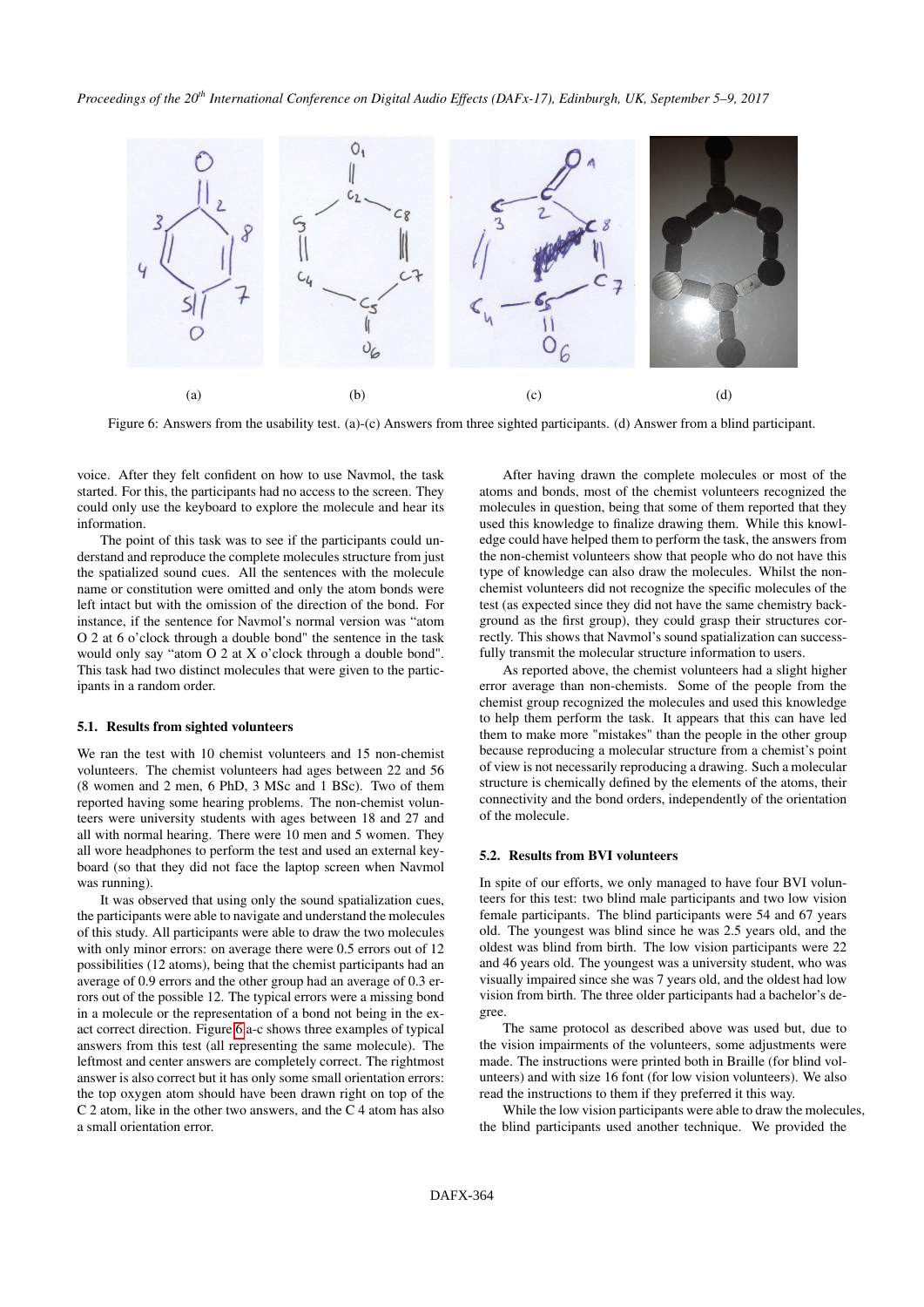<span id="page-5-8"></span>

Figure 7: Metal board and magnets for answers from blind participants.

blind volunteers with a set of magnets that they could arrange in a metal board to replicate the molecules' structure (figure [7\)](#page-5-8). There was a set of circular magnets (representing atoms) and rectangular magnets (representing connections between atoms).

All four BVI volunteers correctly represented the two molecules without any errors. Figure [6.](#page-4-0)d shows the answer from one of the blind volunteers to the same molecule as that of figure [6.](#page-4-0)a-c. This answer is correct and, as it can be observed, represents the same structure as the drawings in figure [6.](#page-4-0)a-c. This shows that Navmol's sound spatialization is appropriate to transmit the molecular structure information to BVI users.

Having said that, there is still another question about the sound spatialization that we have not mentioned: is Navmol better suited to transmit the molecular structure information to BVI users with or without spatial audio? While the users can choose to use Navmol with or without spatial audio, according to the youngest low vision volunteer it is easier to interpret the molecules' structure with spatial audio. This volunteer had participated in a previous Navmol test with no spatial audio [\[9\]](#page-6-0). As such, she said that the sound spatialization helped very much with the mental conceptualization of the molecules. She referred that with the previous Navmol version, the users had to wait until the end of the sentence that described the atom ("atom ... at ... o'clock...") to know where the atom was positioned. Now, with the sound spatialization, she could identify the direction where the atom was located right from the beginning of the sentence. She mentioned that this helped her immensely to build the correct mental representation of the structure of the molecules.

#### 6. CONCLUSIONS

While spatialized sound has been used before in computer games, here we propose to use it in an application that can make a difference in the lives of BVI students. In order to help these special needs users to understand the molecular structures, we are developing Navmol, a molecular navigator/editor for BVI users that describes molecular structures with synthesized voice. As a contribution to help these users to more easily conceive a mental representation of the structures, we propose to use spatial audio. Thus, we modified the speech synthesizer's signal with HRTFs such that when users hear the molecule description they will immerse in a virtual scene where they stand on the atoms of the molecule and hear the information coming from different angles of the azimuth,

which depend on the directions of the bonds in the molecule.

As observed in the usability test described above, the introduction of spatialized sound to Navmol is a positive addition to its usability, being that by itself, the sound spatialization is enough for the user to realize the correct and complete perception of planar molecular structures. A BVI volunteer who had experimented Navmol with no sound spatialization observed that when the spatial audio is used it is easier to understand the molecules' structure.

The main novelty of this work is the use of spatial audio in conjunction with a polar coordinate system based on the representation of an analogue clock to transmit information about the structure of molecules to BVI people. As a result, this application can have impact in the lives of real people who are typically under-served.

## 7. ACKNOWLEDGMENTS

We thank all the volunteers who participated in the tests. Special thanks to the team from ACAPO and from Biblioteca Nacional de Portugal, namely to Carlos Ferreira and Maria Aldegundes, for all the help with the tests with BVI subjects.

This work was funded by Fundação Calouste Gulbenkian under project "Ciência para todos: STEREO+", and Fundação para a Ciência e a Tecnologia through LAQV, REQUIMTE: UID/QUI/50006/ 2013, and NOVA-LINCS: PEest/UID/CEC/04516/2013.

## 8. REFERENCES

- <span id="page-5-0"></span>[1] *INE Resultados Definitivos Censos 2011*, Instituto Nacional de Estatística, Lisboa, Portugal, 2012.
- <span id="page-5-1"></span>[2] *SNR Inquérito Nacional às Incapacidades, Deficiências e Desvantagens - Resultados Globais*, Secretariado Nacional de Reabilitação, Caderno n.8., Retrieved Sep/2008 from [http://www.inr.pt/content/1/](http://www.inr.pt/content/1/117/informacao-estatistica) [117/informacao-estatistica](http://www.inr.pt/content/1/117/informacao-estatistica).
- <span id="page-5-2"></span>[3] *INE Resultados Definitivos Censos 2001*, Instituto Nacional de Estatística, Lisboa, Portugal, 2002.
- <span id="page-5-3"></span>[4] "APPLICA & CESEP & ALPHAMETRICS, men and women with disabilities in the EU: Statistical analysis of the LFS AD HOC module and the EU-SILC, final report," 2007.
- <span id="page-5-4"></span>[5] V. Lounnas, H. Wedler, T. Newman, G. Schaftenaar, J. Harrison, G. Nepomuceno, R. Pemberton, D. Tantillo, and G. Vriend, "Visually impaired researchers get their hands on quantum chemistry: application to a computational study on the isomerization of a sterol," *J. Comput. Aid. Mol. Des.*, vol. 28, no. 11, pp. 1057–1067, 2014.
- <span id="page-5-5"></span>[6] V. Lounnas, H. Wedler, T. Newman, J. Black, and G. Vriend, "Blind and Visually Impaired Students Can Perform Computer-Aided Molecular Design with an Assistive Molecular Fabricator," *Lecture Notes in Computer Science*, vol. 9043, pp. 18–29, 2015.
- <span id="page-5-6"></span>[7] "MOLinsight web portal," Retrieved Apr/2017 from [http:](http://molinsight.net) [//molinsight.net](http://molinsight.net).
- <span id="page-5-7"></span>[8] F. Pereira, J. Aires-de Sousa, V.D.B. Bonifácio, P. Mata, and A. M. Lobo, "MOLinsight: A Web Portal for the Processing of Molecular Structures by Blind Students," *Journal of Chemical Education*, vol. 88, pp. 361–362, 2011.